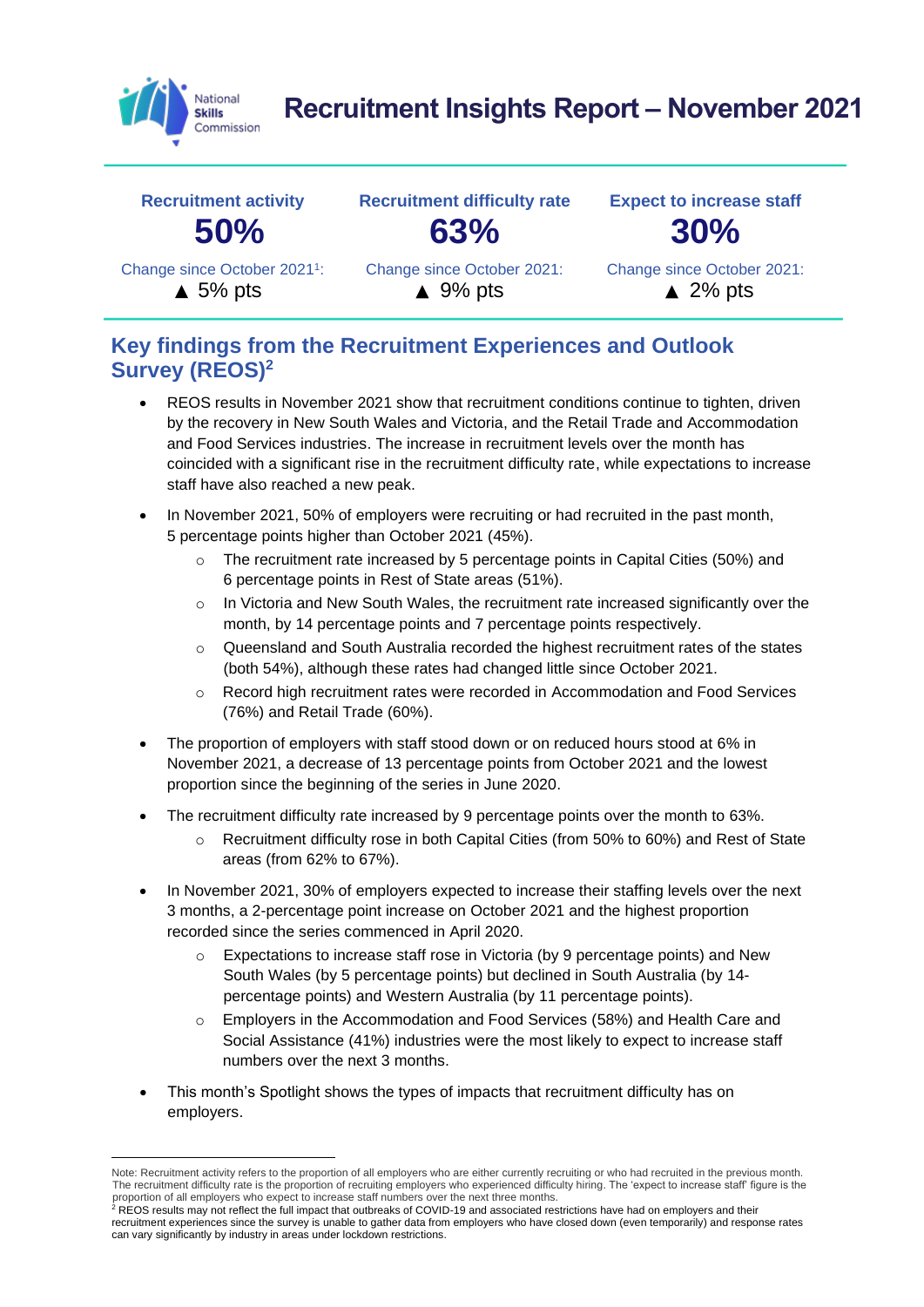### **Recruitment activity**

- In November 2021, 50% of employers were recruiting or had recruited in the past month, 5 percentage points higher than October 2021 (45%).
- The recruitment rate increased by 5 percentage points to stand at 50% in Capital Cities and by 6 percentage points to stand at 51% in Rest of State areas.
- In Victoria (51%) and New South Wales (47%), the recruitment rate increased significantly over the month (by 14 percentage points and 7 percentage points respectively).
- The highest recruitment rates were recorded in Queensland and South Australia (both 54%). This is the second consecutive month that Queensland was the state with the highest recruitment rate.
- The recruitment rate for businesses with 5 to 19 employees increased by 4 percentage points over the month to 44% in November 2021. Likewise, the recruitment rate for businesses with 20 or more employees rose by 9 percentage points, to 76%.
- The recruitment rate increased most substantially in Accommodation and Food Services (by 12 percentage points to 76%) and Retail Trade (by 19 percentage points to 60%).



Technical Services

<sup>&</sup>lt;sup>3</sup> Some industries are not reportable due to small sample sizes.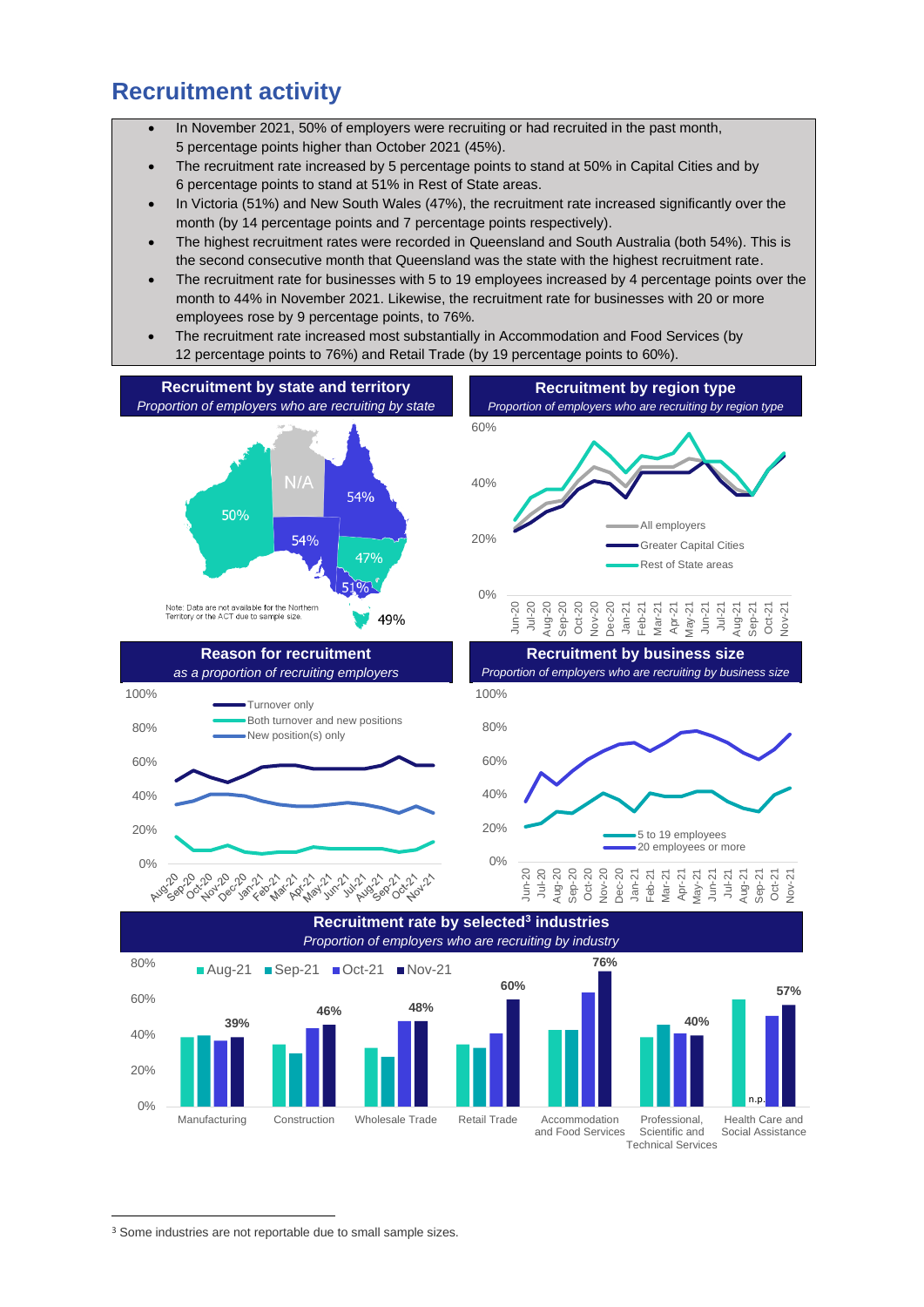### **Recruitment difficulty rate**

0%

وهي مي شهره كاره من موسم موسم مي مي به من من من من من من .<br>من من من الله الله عن الله عن الله الله عن الله عن الله عن الله عن الله عن الله عن الله عن الله عن الله عن الل

- The recruitment difficulty rate increased by 9 percentage points over the month to stand at 63%.
- In Rest of State areas, the difficulty rate increased from 62% to 67%, while in Capital Cities it rose from 50% to 60%.
- The recruitment difficulty rate increased by 11 percentage points for businesses with 20 or more employees (to 60%) and 7 percentage points for those with 5 to 19 employees (to 63%).
- Higher skilled occupations remain more difficult to recruit for compared with lower skilled<sup>4</sup> occupations, with recruitment difficulty rates of 68% (up from 57% since last month), and 59% (up from 51%), respectively.
- The difficulty rate for employers recruiting only for non-casual positions increased by 13 percentage points to 63%, while for employers recruiting only for casual positions increased from 55% to 61% over the month.





<sup>4</sup> In this report, lower skilled refers to occupations with an ANZSCO Skill Level of 4 or 5, while higher skilled refers to ANZSCO Skill Levels 1, 2 or 3.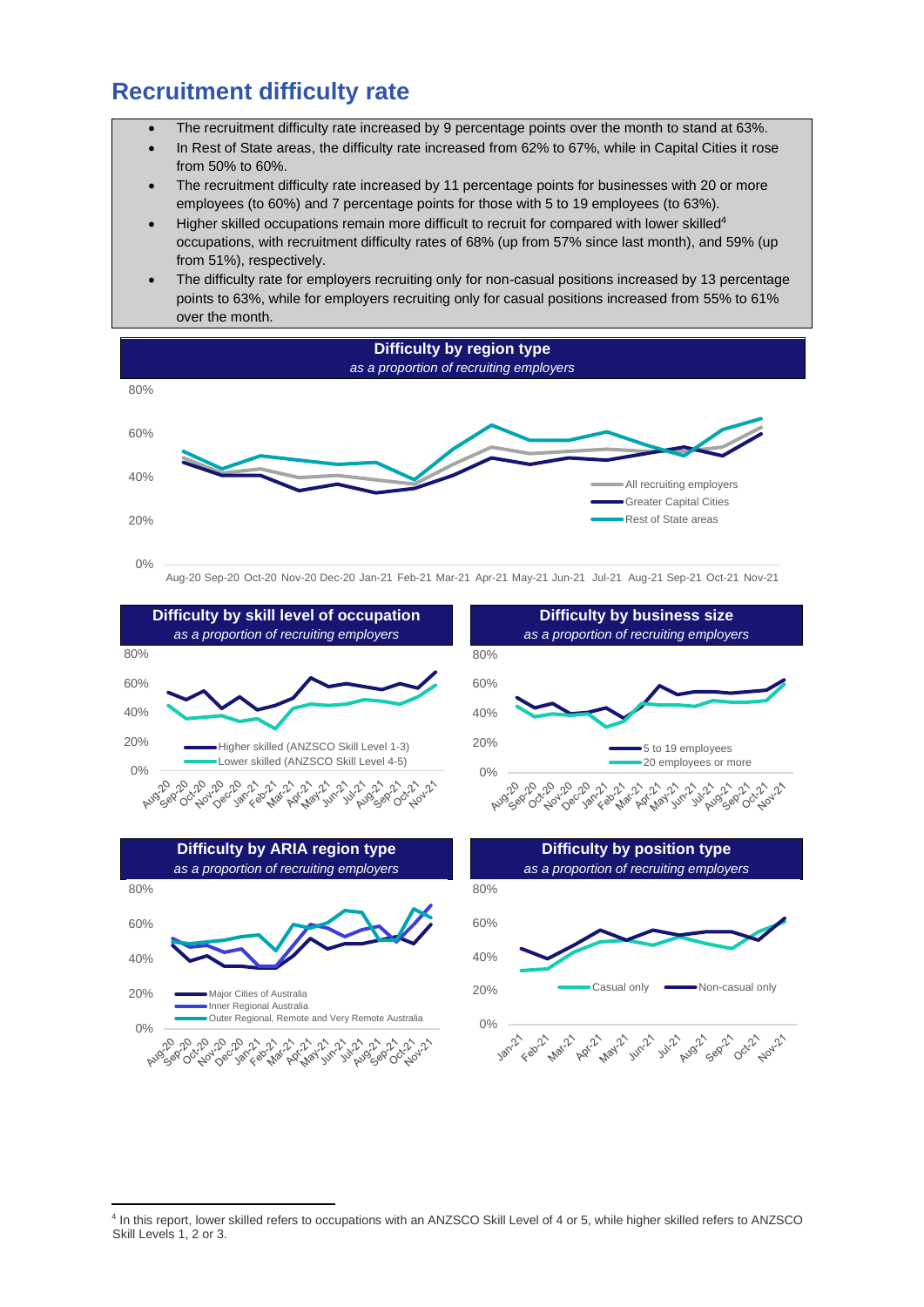## **Impacts of Recruitment Difficulty**

Recruitment difficulty currently affects well over half of recruiting employers, and is more common in 2021 than in previous years. This month's Spotlight explores the impacts that recruitment difficulty has on employers and shows which kinds of employers are most affected.

From September to November 2021, more than half of recruiting employers (57%) had difficulty finding staff for their most recent vacancies. For most of these employers, recruitment difficulty had a negative impact on their business. The 57% of recruiting employers who had recruitment difficulty can be split into 45% for whom recruitment difficulty impacted their business, and 11% for whom recruitment difficulty did not impact the business.<sup>5</sup>

There were two main ways in which recruitment difficulty impacted employers.

The most common impact was the **negative effect on existing staff**, mentioned by 33% of recruiting employers. Employers noted that due to their staff shortage, existing staff undertook increased hours and workloads.

The other main type of impact was that on the **business' productivity, revenue, or ability to meet demand**, mentioned by 14% of recruiting employers. Employers often reported having to turn down jobs as they didn't have the staff to do them. A lack of staff also meant that work took longer (often construction related work or manufacturing products), and there were longer 'lead times' before employers could actually start working on a particular project. For many manufacturing employers staff shortages meant they produced fewer products, resulting in less revenue.

Some 11% of recruiting employers said that recruitment was difficult, but it did not impact the business in any way. A small proportion (4%) reported a variety of other impacts including having to extend hiring and recruitment processes, hiring temporary or contracted staff to fill vacancies, and suffering damage to the business' reputation.



Note: employers could report more than 1 impact.

#### Impacts of recruitment difficulty by industry

The negative effect on existing staff was the most common impact caused by recruitment difficulty across all the reported industries<sup>6</sup>. In three industries, this impact was particularly prevalent: Accommodation and Food Services (42%), Health Care and Social Assistance (41%), and Retail Trade (40%). In other industries it was less common (generally reported by just over a quarter of recruiting employers), but still more common than other impacts.

Difficulty which impacted on productivity, revenue, or the ability of the business to meet demand was most common in the Construction (23%), Manufacturing (22%) and Professional, Scientific and Technical Services (16%) industries. Employers in these industries had to delay or turn down jobs, produce a lower volume of goods, or take longer to complete projects due to their staff shortages.

<sup>&</sup>lt;sup>5</sup> Reported figures sum to 56% instead of 57% due to rounding error.

<sup>&</sup>lt;sup>6</sup> Some industries have not been reported due to small sample size.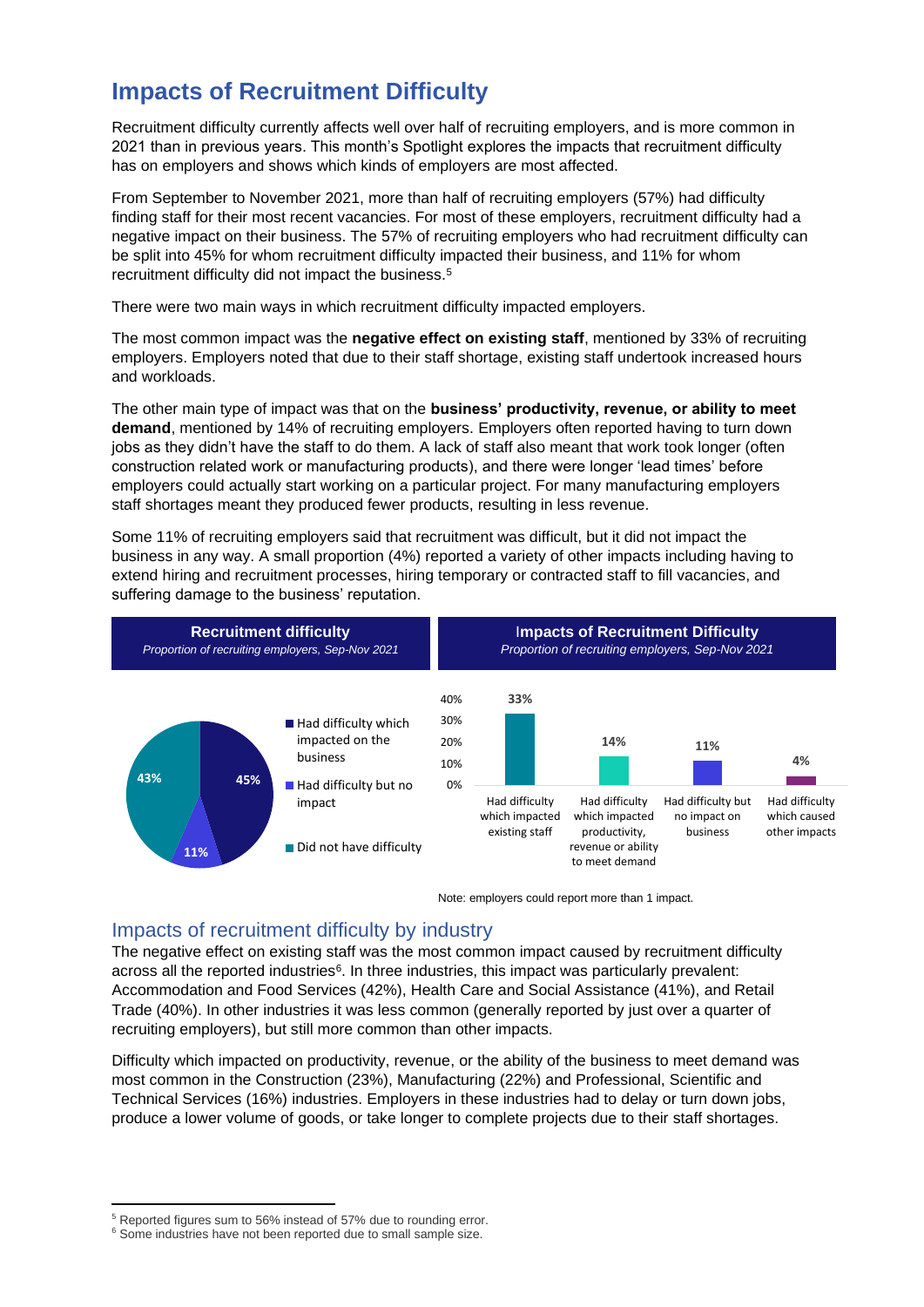

Recruiting employers in Wholesale Trade (19%) and Professional, Scientific and Technical Services (16%) were the most likely to have difficulty which had no impact on the business.

- $\blacksquare$  Had difficulty which impacted existing staff
- Had difficulty which impacted productivity, revenue or ability to meet demand
- $\blacksquare$  Had difficulty but no impact on the business

Note: employers could report more than 1 impact.

#### Impacts of recruitment difficulty by occupation<sup>7</sup> being recruited for

Employers recruiting for Technicians and Trade Workers (42%), Community and Personal Service Workers (40%) and Labourers (37%) were most likely to have difficulty which negatively impacted on existing staff, in comparison to other occupations.

Difficulty which impacted on productivity, revenue, and the ability to meet demand was most common for employers recruiting for Technicians and Trades Workers (25%) and Labourers (22%). For these two occupation groups, recruitment difficulty often impacted employers in more than one way.

Meanwhile, 18% of employers recruiting for Professionals said their recruitment difficulty had no impact.



 $\blacksquare$  Had difficulty which impacted existing staff

Had difficulty which impacted productivity, revenue or ability to meet demand

Had difficulty but no impact on the business

Note: employers could report more than 1 impact.

<sup>&</sup>lt;sup>7</sup> Recruitment for the Managers occupation group has not been reported due to insufficient data.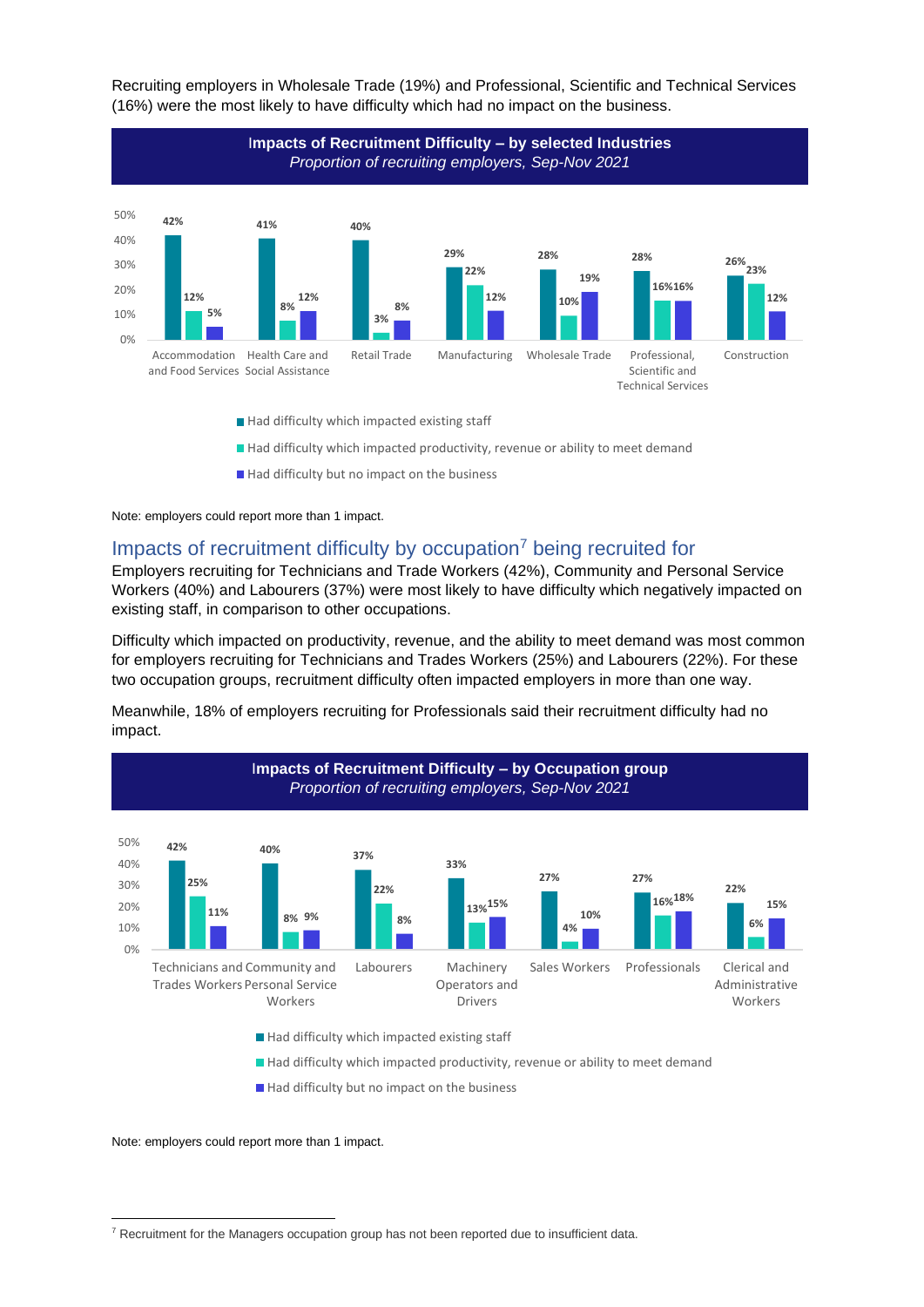### Impacts of recruitment difficulty by ARIA region type<sup>8</sup>

The chart below shows that employers in regional areas were slightly more likely than city employers to have difficulty which impacted on existing staff. Employers in remote areas, however, were by far the most likely to have this kind of difficulty. This impact was experienced by 55% of recruiting employers in remote areas, with these employers mostly in the Retail Trade, Accommodation and Food Services, and Health Care and Social Assistance industries.

Difficulty which impacted on productivity, revenue or the ability to meet demand was also more common in regional and remote areas, although this trend was less prominent.



- Had difficulty which affected productivity, revenue or ability to meet demand
- Had difficulty but no impact

Note: employers could report more than 1 impact.

### Impactful recruitment difficulty by severity of difficulty

Employers were also asked about the severity of their difficulty, as well as the impacts. Employers who reported having 'a great deal' of difficulty were more likely to have difficulty which impacted on the business (9 in 10 employers who had 'a great deal' of difficulty said it impacted on the business in some way). On the other hand, only two thirds of employers who had 'a little' or 'some' difficulty said their difficulty did not impact the business.



<sup>8</sup> The classification used in this section is based on the Accessibility and Remoteness Index of Australia (ARIA+), which divides Australia into 5 'Remoteness Areas': Major Cities of Australia, Inner Regional Australia, Outer Regional Australia, Remote Australia and Very Remote Australia. In this analysis, Outer Regional Australia, Remote Australia and Very Remote Australia have been combined into one category due to small sample sizes.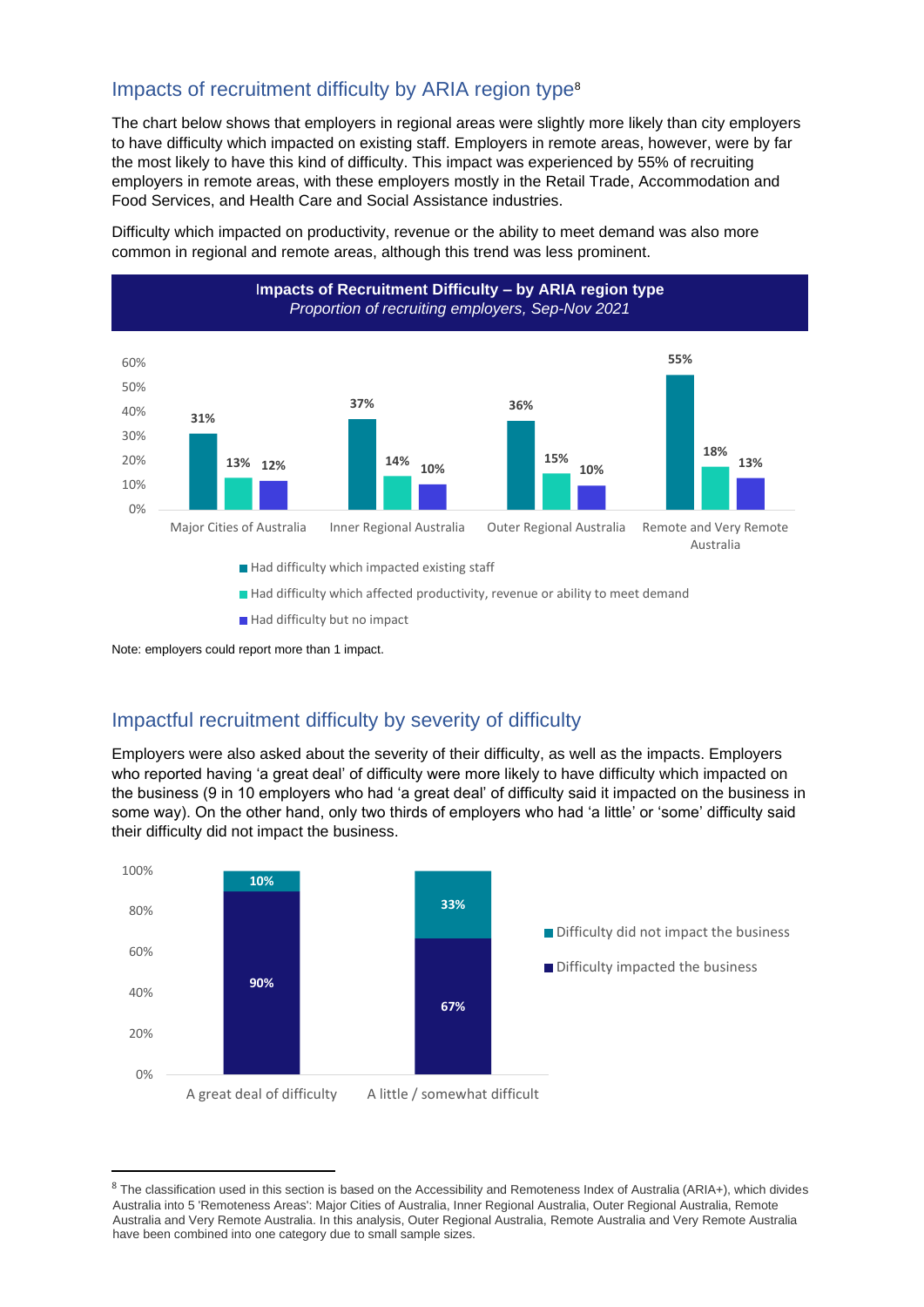#### Impacts of recruitment difficulty by time taken to fill vacancies

The proportion of employers citing impactful recruitment difficulty increases dramatically with the length of time taken to fill the vacancies. More than four in five employers (83%) who had unfilled vacancies for more than a month had difficulty which impacted the business, compared to just 13% for employers who filled their recent vacancies in 2 weeks or less. For employers who had difficulty which did not impact the business, this trend was not as clear.



Note: employers who had unfilled vacancies for less than 1 month have been excluded from this chart.

The chart below shows how the two main types of impacts become substantially more common when employers are unable to fill their vacancies in a month.

Employers who filled their recent vacancies within a month were very unlikely to report difficulty which impacted productivity, revenue or their ability to meet demand (3%). However, for employers whose vacancies were *not* filled within a month, more than a quarter (27%) reported this impact.

Similarly, while 14% of employers who filled their vacancies within a month had difficulty which impacted on existing staff, this increased more than three-fold (to 51%) for employers who were not able to fill their vacancies in a month.



Note: employers who had unfilled vacancies for less than 1 month have been excluded from this chart.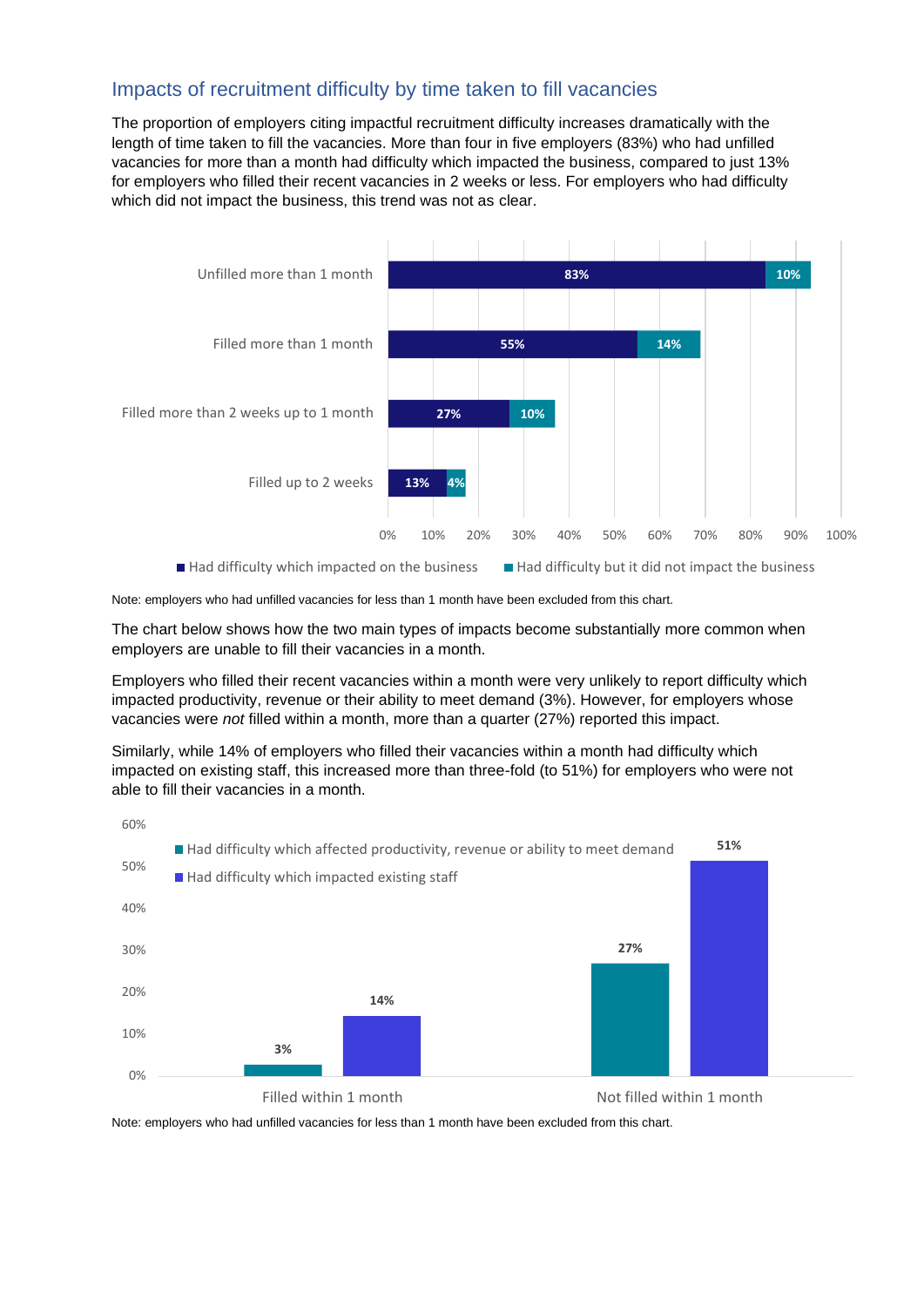### **Staffing changes over the past month**

- In November 2021, the proportion of employers who increased their staffing levels over the past month stood at 13%, an increase on the 10% recorded in October 2021. The proportion that decreased their staffing levels fell from 9% to 6% over the month. The 'net staffing change' (proportion of employers who increased staff minus the proportion that decreased staff) was +7 percentage points in November 2021, a notable increase on the +1 percentage point in October 2021.
- New South Wales recorded the lowest net staffing change (+4 percentage points), while the largest net staffing change was recorded in Queensland (+10 percentage points).
- Victoria (+7 percentage points) recorded a notable improvement in net staffing change compared with the -7 percentage point result recorded in October 2021.
- Accommodation and Food Services (+18 percentage points) and Retail Trade (+12 percentage points) recorded the largest net staffing changes for industries in November 2021.







<sup>&</sup>lt;sup>9</sup> Some industries are not reportable due to small sample sizes.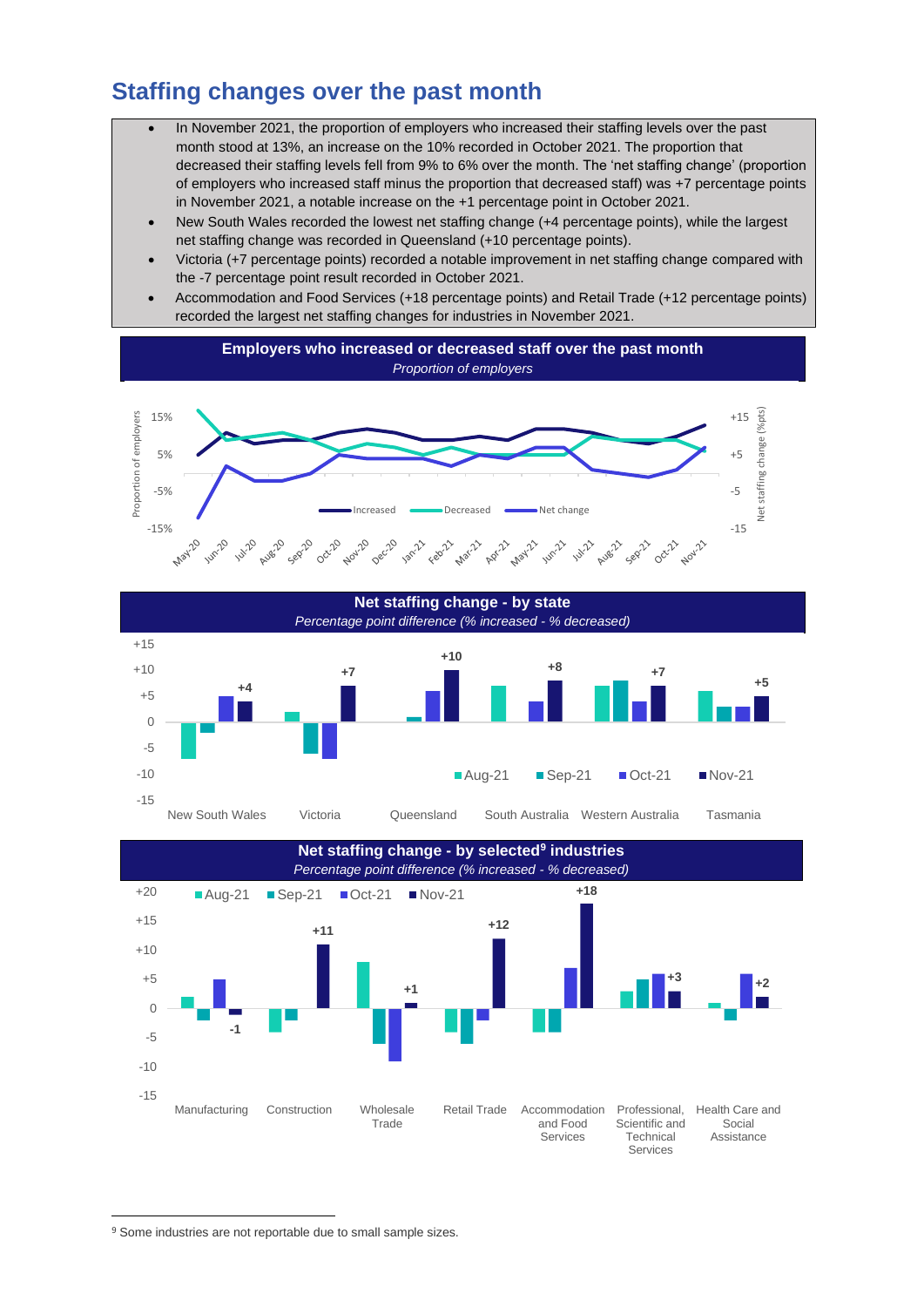### **Employers with staff stood down or on reduced hours**

- The proportion of employers with staff stood down or on reduced hours<sup>10</sup> fell sharply over the month, continuing the decline evident since September 2021. The figure stood at 6% in November 2021, significantly lower than the 19% in October 2021 and 28% in September 2021.
- The proportion of employers with staff stood down or on reduced hours decreased significantly in both Capital Cities (from 21% to 5%) and Rest of State areas (from 15% to 6%) over the past month.
- The two states that were most affected by recent lockdowns recorded the sharpest declines over the month: Victoria recorded a decline of 23 percentage points, while New South Wales recorded a decline of 19 percentage points.
- Of the reported industries, Accommodation and Food Services had the sharpest fall in the proportion of employers with staff stood down or on reduced hours (a decline of 31 percentage points).









<sup>&</sup>lt;sup>10</sup> The question on whether employers had staff stood down or on reduced hours was not asked in June or July 2021.

<sup>&</sup>lt;sup>11</sup> Some industries are not reportable due to small sample sizes.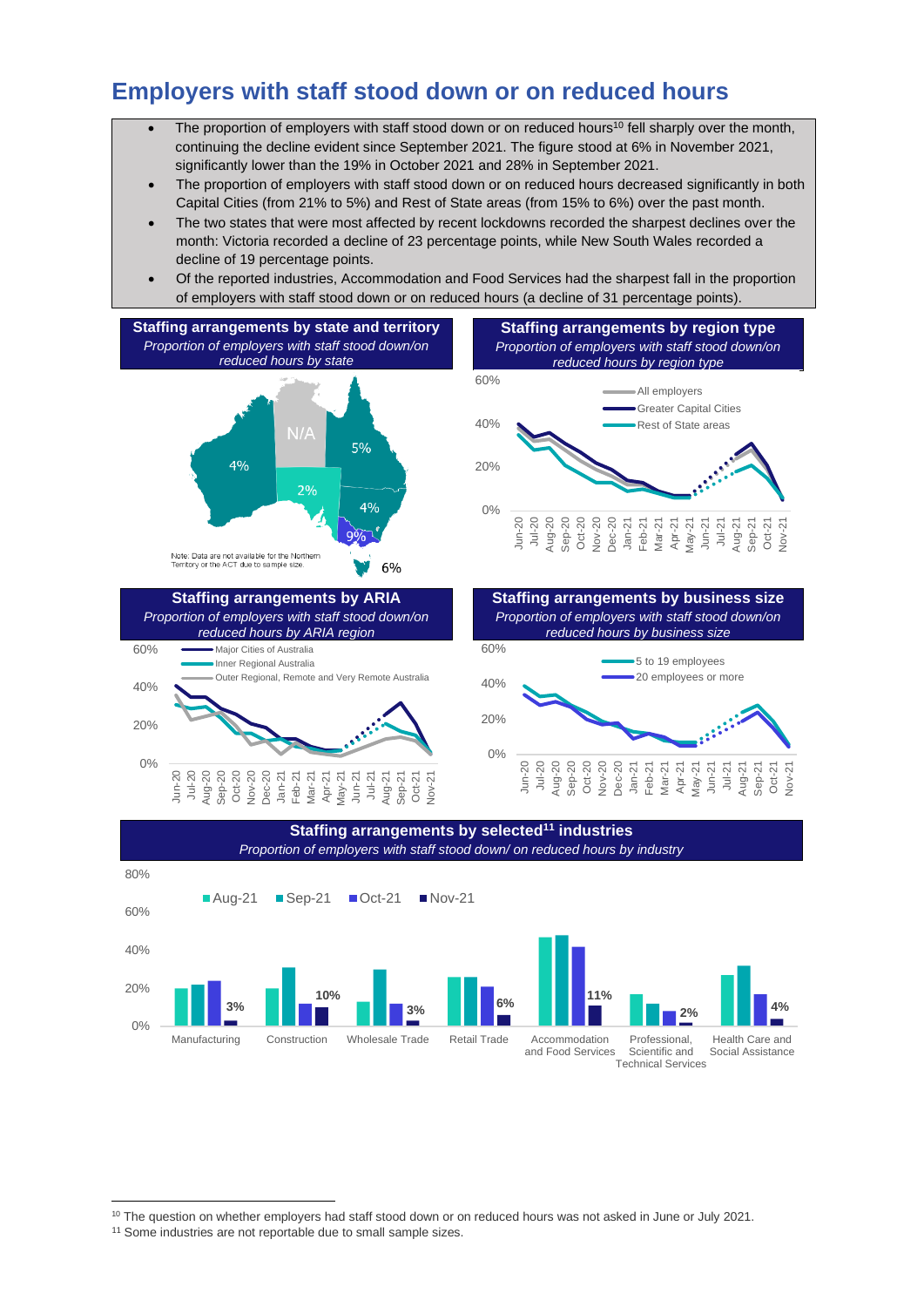### **Staffing outlook**

- Staffing expectations again reached new heights In November 2021. Some 30% of employers expected to increase their staffing levels over the next 3 months, an increase of 2 percentage points from October 2021, and the highest rate recorded since the series commenced in April 2020.
- Victoria (36%) and New South Wales (35%) had the highest proportions of employers expecting to increase staff numbers over the next 3 months, with both having risen significantly since October 2021. On the other hand, South Australia (20%) and Western Australia (19%) recorded the lowest proportions of employers who expected to increase staff, with both states having notably declined since October 2021.
- Accommodation and Food Services (58%) had the highest proportion of employers who expected to increase staff numbers over the next 3 months, an increase of 11 percentage points from October 2021 and the highest rate recorded for this industry since April 2020.
- The Manufacturing industry had the smallest proportion who expected to increase staff numbers (20%), down 5 percentage points from the previous month.
- The proportion of employers expecting to decrease staff numbers stood at 1%, the equal lowest level on record (equal to March 2021, when it was also 1%).





<sup>&</sup>lt;sup>12</sup> Some industries are not reportable due to small sample sizes.